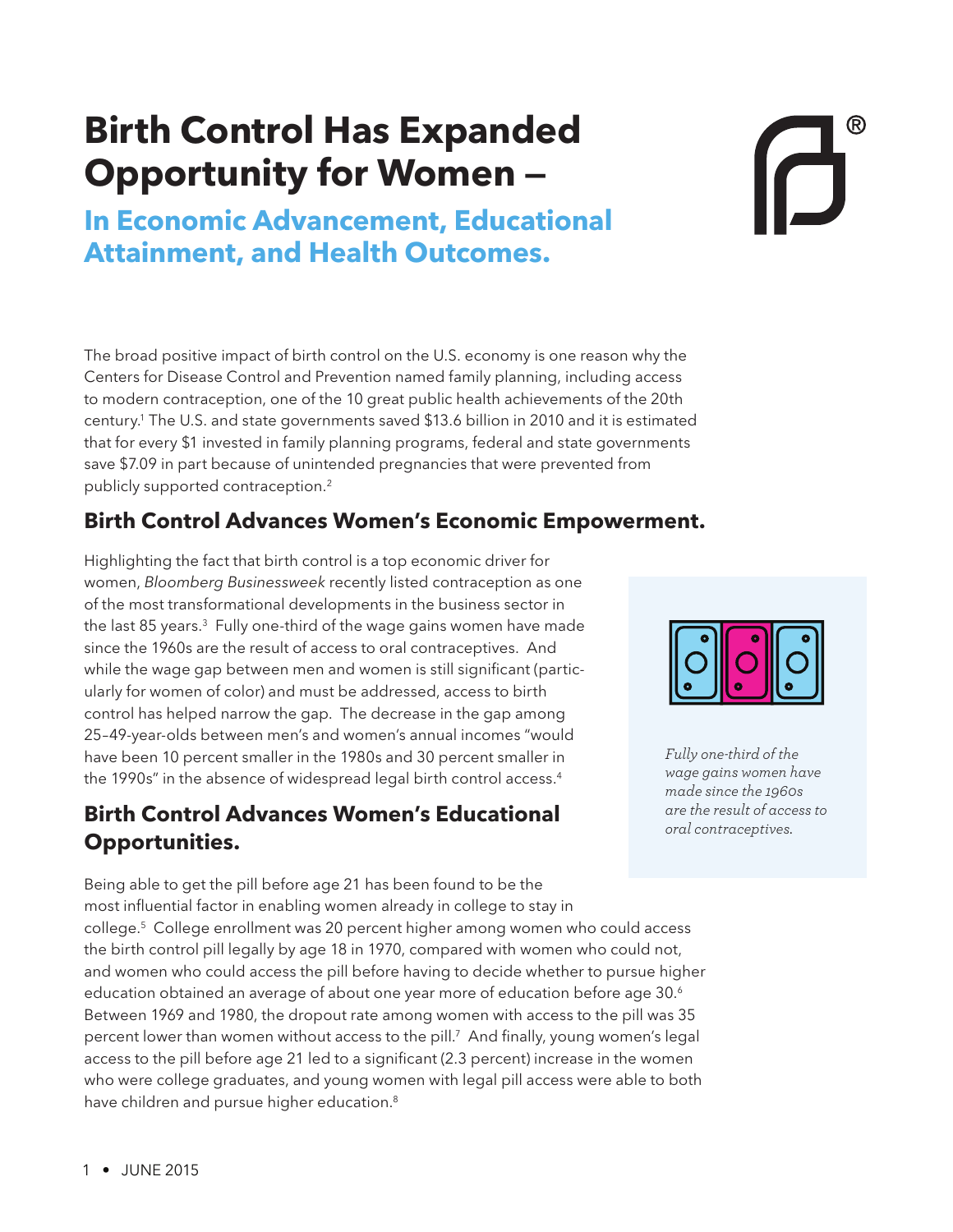*College enrollment was 20% higher among women who could* 

*access the birth control pill legally by age 18 in 1970.* 





*The number of women who complete four or more years of college is six times what it was before birth control became legal.*



*The pill has also been touted as a major driver in women pursuing medicine, dentistry, and law.* 

## **Access to Contraception Has Also Led to More College-Educated Women Pursuing Advanced Professional Degrees.**

Birth control has been estimated to account for more than 30 percent of the increase in the proportion of women in skilled careers from 1970 to 1990.<sup>9</sup> The pill has also been touted as a major driver in women pursuing medicine, dentistry, and law.

# **Today, Women Are the Primary Breadwinners in More Than 40 Percent of American Households with Children.**<sup>10</sup>

Women-owned firms are the fastest growing segment of new business in the U.S.,<sup>11</sup> and research shows a correlation between more women on corporate boards and higher profits.<sup>12</sup> Today, women are a majority of undergraduate students in America.<sup>13</sup> The number of women who complete four or more years of college is six times what it was before birth control became legal.<sup>14</sup> Women earn half of all doctorate degrees,<sup>15</sup> half of medical degrees,<sup>16</sup> and half of law degrees.<sup>17</sup>

# **Birth Control Enhances Children's Well-Being in the Long Run.**

Federally funded family planning programs are associated with significant reductions in child poverty rates and poverty in adulthood. A study of the long-term effects of access to contraception found that individuals born in the years immediately after the federal family planning programs started were less likely to live in poverty in childhood and adulthood.<sup>18</sup> Another study found children conceived in areas with greater financial access to contraception were 2 to 7 percent more likely to attain 16 or more years of education.<sup>19</sup>

# **Removing Barriers to Contraception Saves Women Money.**

Twenty-eight states now have contraceptive equity laws requiring health plans to provide coverage for all FDA-approved contraceptives.<sup>20</sup> In 1998, a contraceptive coverage requirement was added to the Federal Employees Health Benefits Plan (PL 106-58).<sup>21</sup> And on August 1, 2011, the U.S. Department of Health and Human Services announced that the full range of FDA-approved contraceptive methods would be available without copays or cost sharing as part of the Affordable Care Act (ACA). In the first year after this provision went into effect on August 1, 2012, women saved \$483 million dollars on birth control pills alone.<sup>22</sup>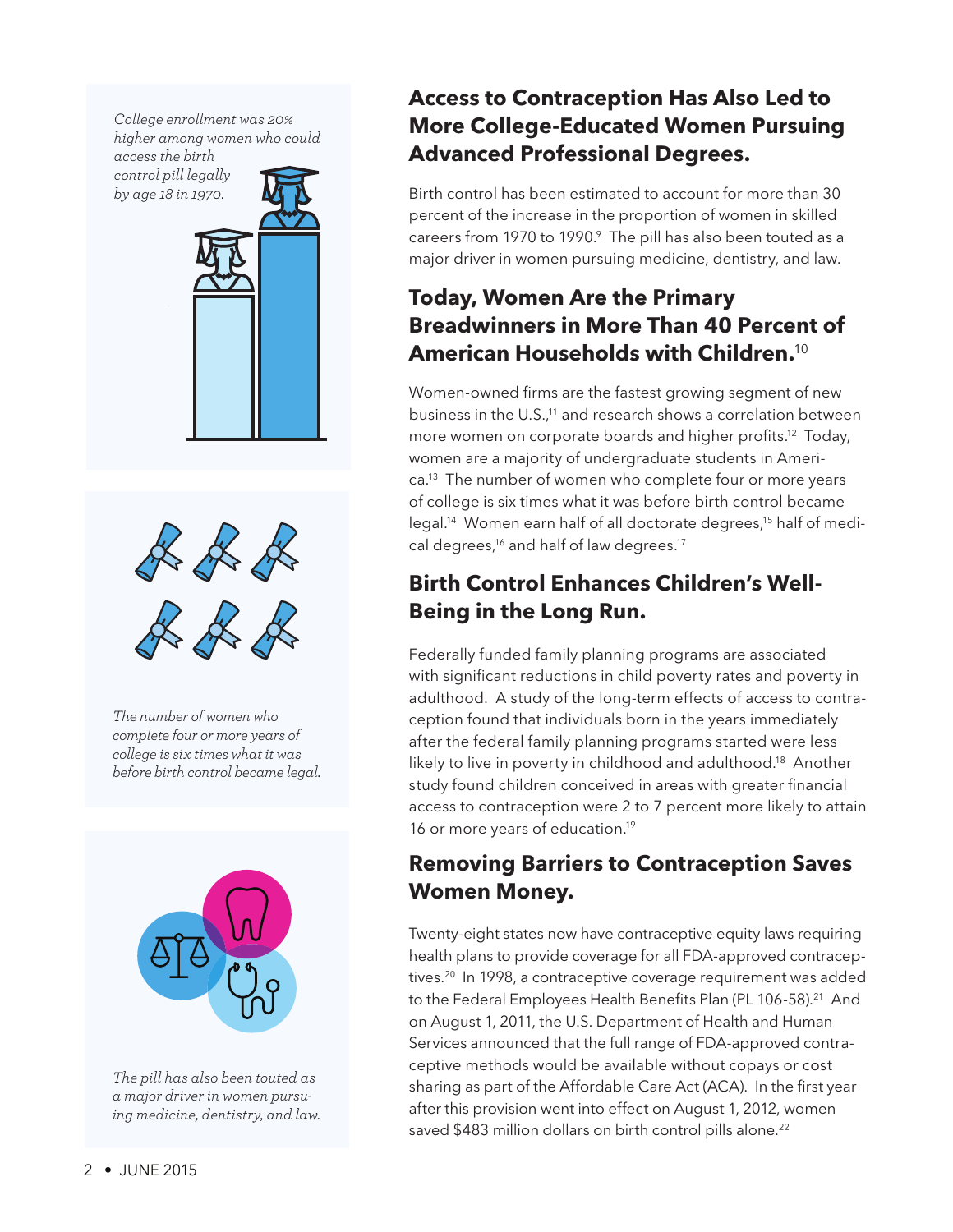

*The rate of teenage pregnancy in the United States has declined to its lowest level in 40 years.*

# **Birth Control Reduces Teen Pregnancy.**

The rate of teenage pregnancy in the United States has declined to its lowest level in 40 years.<sup>23</sup> Between 1990 and 2010 it decreased from 116.9 pregnancies per 1,000 women aged 15-19 to 57.4 per 1,000, a drop of 51 percent.<sup>24</sup> An analysis of National Survey of Family Growth (NSFG), the major source of government data on population and reproductive health, found that contraception accounts for 86 percent of the recent decline in teenage pregnancy.<sup>25</sup>

## **Birth Control Reduces Unintended Pregnancy.**

Family planning services available through Medicaid and Title X of the U.S. Public Health Service Act help women prevent 2.2 million unintended pregnancies each year. Without these family planning services, the numbers of unintended pregnancies and abortions would be nearly two-thirds higher than they are now.<sup>26</sup>



*Contraception accounts for 86 percent of the recent decline in teenage pregnancy.*



*Women saved \$483 million on birth control pills alone the first year after the ACA contraceptive provision went into effect.*

# **Birth Control Prevents Cancer Deaths.**

Oral contraceptive use has consistently been found to be associated with a reduced risk of ovarian and endometrial cancers.27 U.S. expenditures for ovarian cancer in 2014 were estimated at \$5.5 billion and U.S. expenditures for uterine cancer in 2014 were estimated at \$2.8 billion, according to the National Cancer Institute.<sup>28</sup>